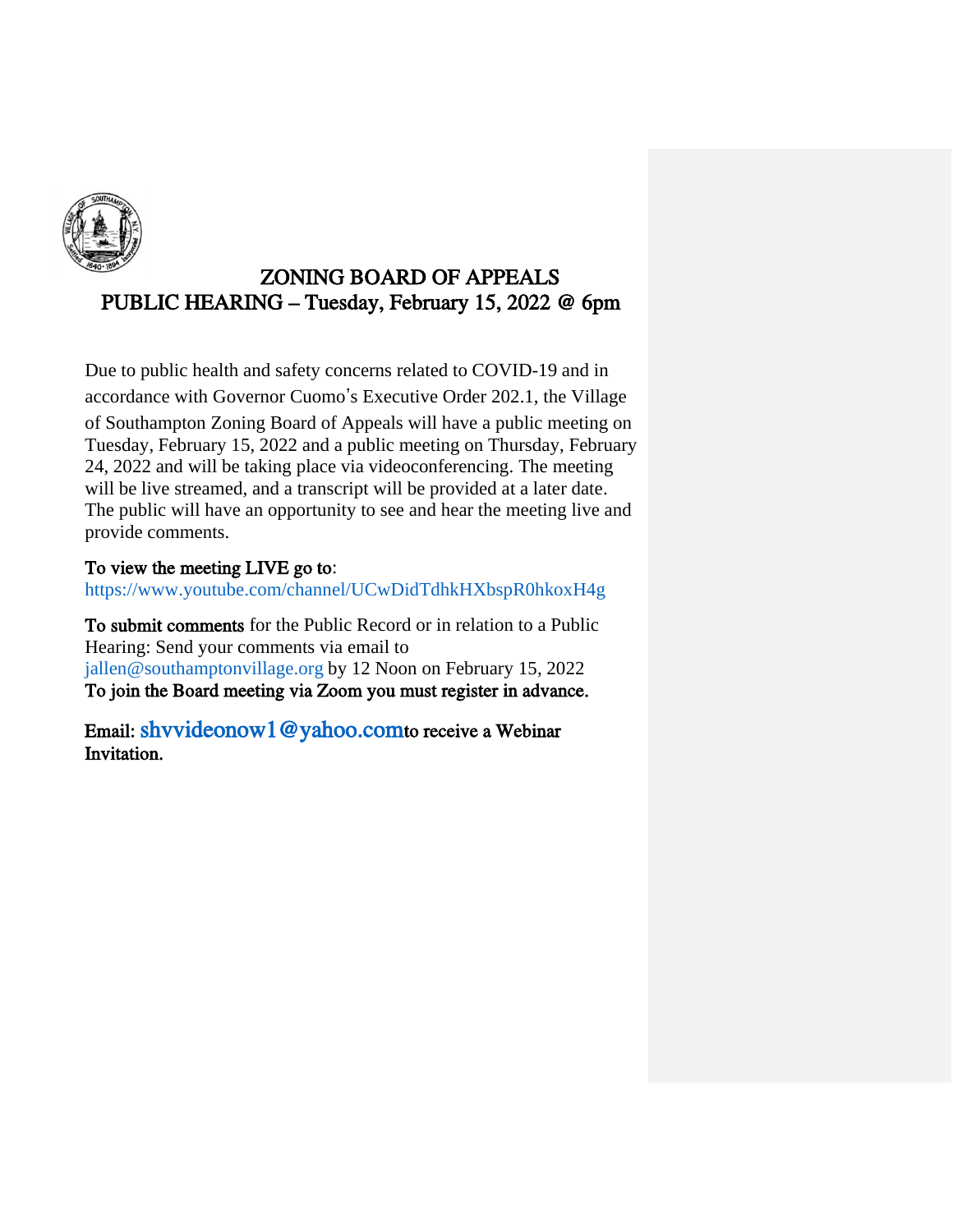#### PENDING DECISIONS

- 1. # 3123 STEVEN W. & MELISSA K. SHAPIRO 17 TOYLSOME PLACE SCTM # 904-18-1-20.3 Applicant requests relief from Section 116-11.1 (Yard Regulations in Residence Districts) in order to permit the following:
	- 1. A 456 sq. ft. swimming pool to an eastern front yard setback of 32.9 ft. where 40 ft. is required.
- 2. # 3121 199 COOPERS NECK LANE, LLC

199 COOPERS NECK LANE

SCTM # 904-12-2-41

 Applicant requests relief from Section 116-11.1 (Yard Regulations in Residence Districts) in order to permit the

following:

 1. A 6,945 sq. ft. Tennis court to an eastern front yard setback of 35.7 feet where 90 feet is required

3. # 3126 - MENTON, LLC -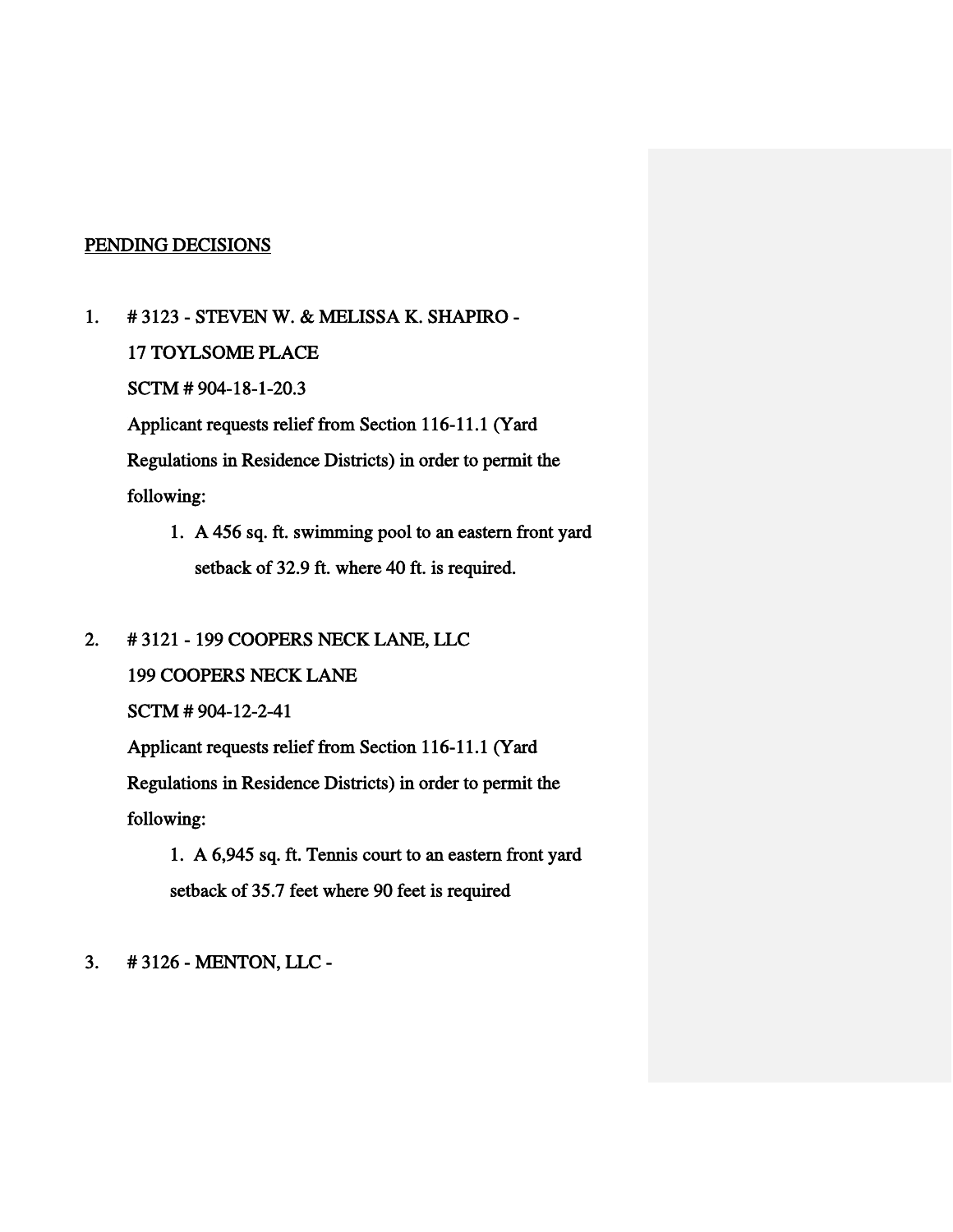#### 53 LAYTON AVENUE

#### SCTM # 904-5-4-28

 Applicant requests relief from Section 116-9A(3)(Accessory Buildings Shall Not Be Placed Within a Front Yard) in order to permit the following:

1. A 416 sq. ft. Swimming pool to a northern front yard setback of 35 ft.

2. Pool equipment to a western side yard setback of 13 ft. where 20 ft. is required

## PENDING CASES:

1. #3122 — TODD GROSSMAN & TAMARA CARMICHAEL 93 DAVID WHITES LANE SCTM # 904-8-2-47 Applicant requests relief from Section 116-11.1 (Yard Regulations in Residence Districts) in order to permit the following:

1. A 438 sq. ft. detached garage to a northern front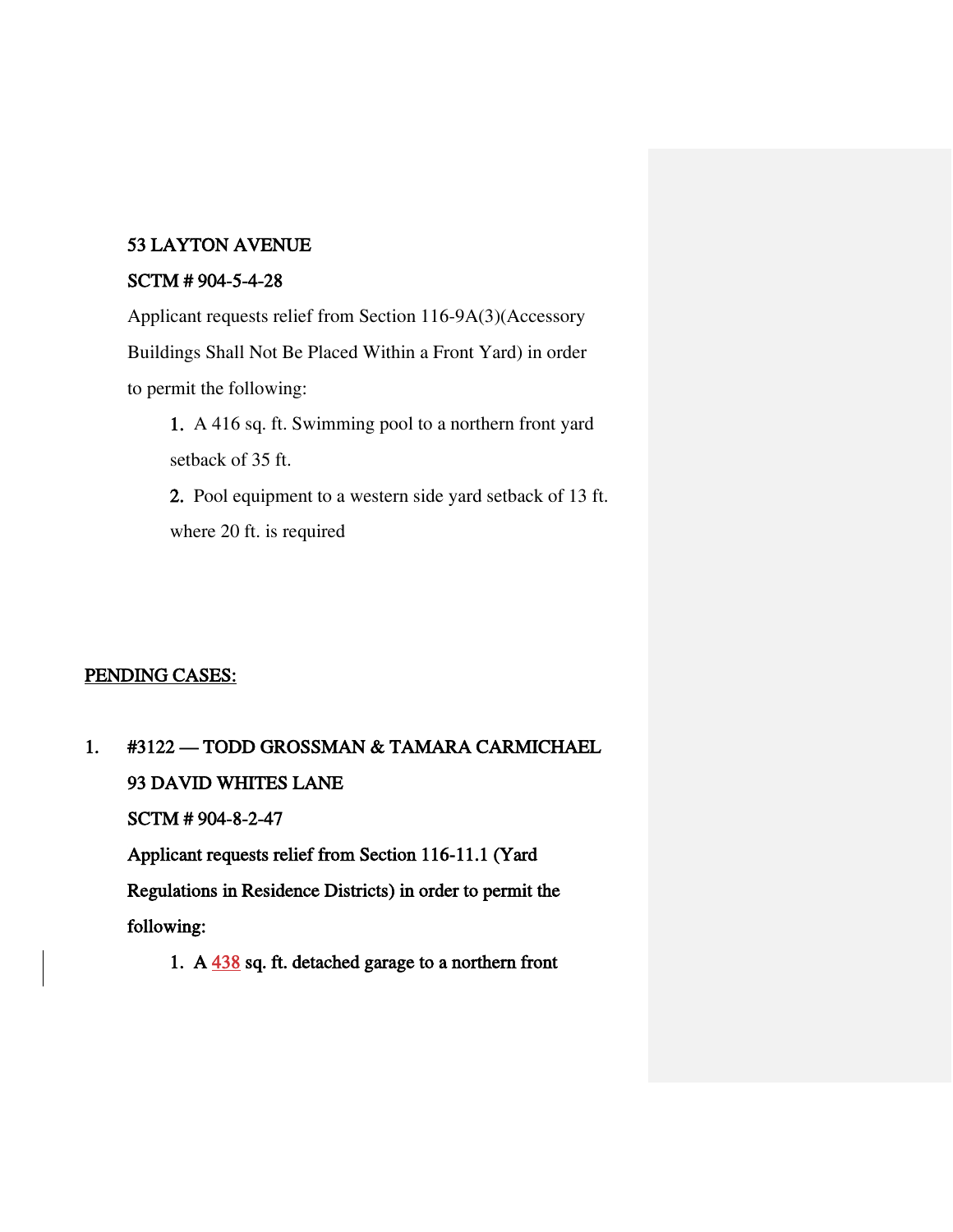yard setback of  $3\frac{5}{1}$  ft.  $7 \text{ in.}$  where 40 ft. is required.

## 2. # 3117 - POST CROSSING, LLC

## 104 POST CROSSING

## SCTM # 904-7-1-17

 Applicant requests relief from Section 116-11.1 (Yard Regulations in Residence Districts) in order to permit the following:

1. A 416 sq. ft. accessory garage to a southern side

yard

Setback of 10 ft, where 15 ft. is required

3. # 3104 - TOWN & VILLAGE OF SOUTHAMPTON

## 51 POND LANE

SCTM # 904-14-3-16

ADJOURNED PENDING ARB; SEQRA DETERMINATION

## ADOPTED BY PLANNING BOARD

Applicant requests relief from Section 116-9A(b)[1](Accessory

Structure Not To Exceed 520 sq. ft.), Section 116- 9A(d)(Accessory

Structure Not to Exceed 16 ft. In Height), Section 116-9A(3)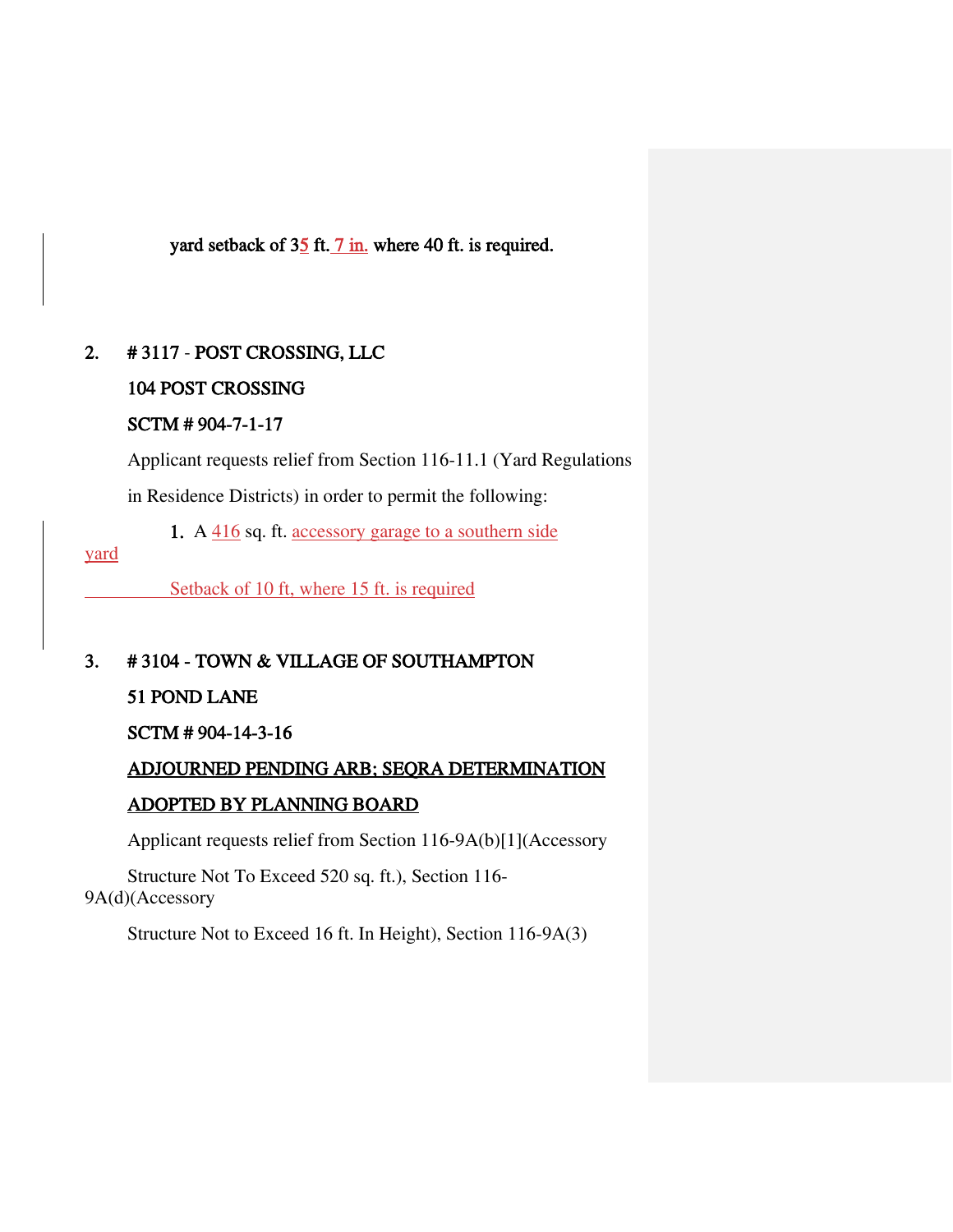(Accessory Buildings Not to be Placed Within Front Yard), Section 116-9A(1)(e)(No Cellars in Accessory Buildings) in order to permit the following:

1. A 570 sq. ft. Accessory structure as follows:

A.) To an eastern front yard setback of 36.9 ft. Where 50 ft.

is

required and where accessory structures are not to exceed 520 sq. ft.

B.) To a height of 24 ft. Where 16 ft. Is the maximum permitted.

C.) With a cellar and weighting where it is not permitted

2. Access driveway to a width of 20 ft. Where 24 ft. is required.

## 4. #3116 - OX HOUSE 1000, LLC

## 375 OX PASTURE ROAD

SCTM # 904-11-3-31

 Applicant requests relief from Section 116-11.1C(1)(Minimum Distance From Street For Accessory Buildings) in order to permit the following:

 1. A 5,712 sq. ft. sunken tennis court to a northern front yard setback of 40 ft. where 90 ft. is required.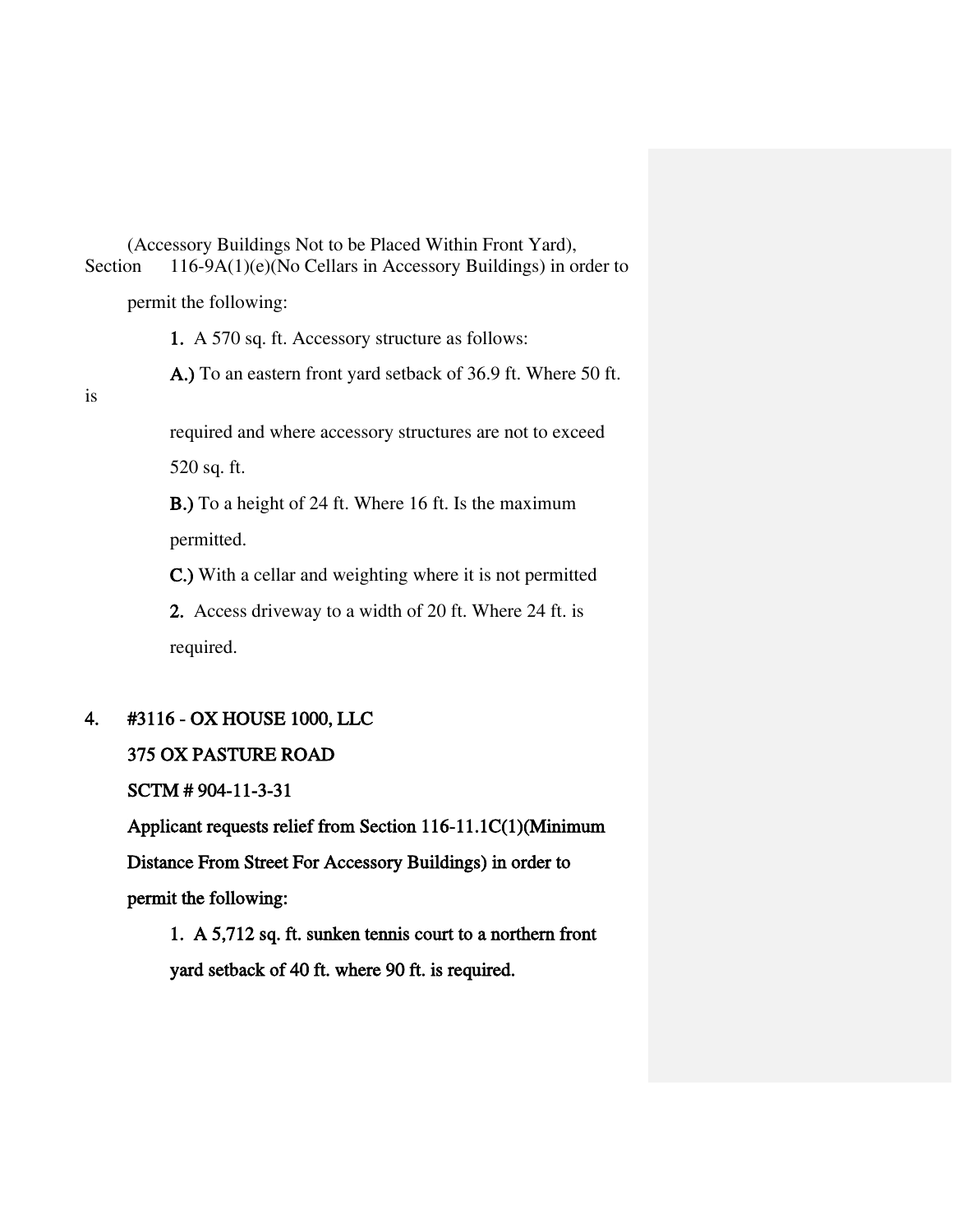## 5. # 3124 - LUX CONSTRUCTION & DESIGN LLC 80 HARVEST LANE

# SCTM # 904-1-3-84.34

# APPLICANT REQUESTS ADJOURNMENT TO MARCH 15,

## 2022

Applicant requests relief from Section 11-11.1 (Yard Regulations

in Residence Districts) in order to permit the following

1. A 100 sq. ft. one-story addition with an 88 sq. ft. covered porch to a side yard setback of 28.9 ft. where 35 ft. is

required and a total side yard setback of 39.9 ft. where 46 ft.

is required

2. A 768 sq. ft. Two-story addition to a western front yard setback of 25.9 ft. where 40 ft. is require

## 6. # 3125 - MICHAEL & KATHLEEN ANDERSON

## 41 VAN BRUNT STREET

## SCTM # 904-8-2-18

## APPLICANT REQUESTS ADJOURNMENT TO MARCH 15, 2022

Applicant requests relief from Section 116-11.1 (Yard Regulations

in Residence Districts), Section 116-11.2 (Lot Coverage) and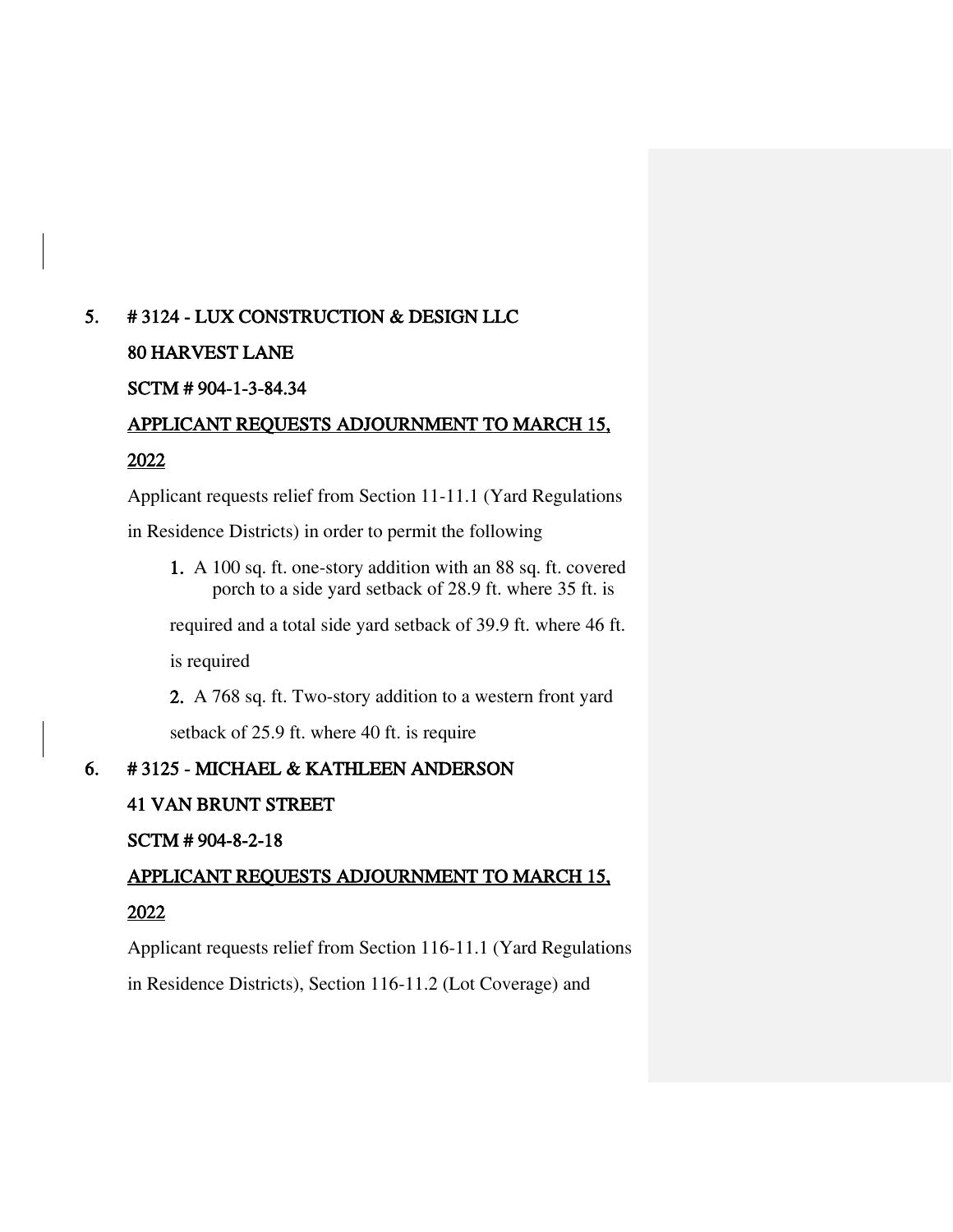Section 116-17.1 (Maximum Floor Area of Dwelling) in order to permit the following:

1. A 640 sq. ft. one-story addition to a southern front yard setback of 26.7 ft. where 30 ft. is required and a 7.8 western side yard setback where 15 ft. is required.

2. A 3,968 sq. ft. of proposed gross floor area where 2,794 sq. ft. is the maximum permitted.

## 7. # 3127 - HAMPTON VILLAGE, LLC 220 HAMPTON ROAD

## SCTM # 904-7-5-41.4

 Applicant requests relief from Section 116-5D (Table of Use Regulations for Business Districts) and Section 116-5E (Table of Dimensional Regulations for Business Districts) in order to permit a special exception use as follows:

1. Section 116-5D special exception use required for

Single-family residence in the HRO zone.

2. Section 116-5E to permit dwelling lot coverage of 4,479 Sq. ft. where 2,000 sq. ft. max. is allowed for a 2-story building

3. Section 116-5E to permit a pool house to a southern rear